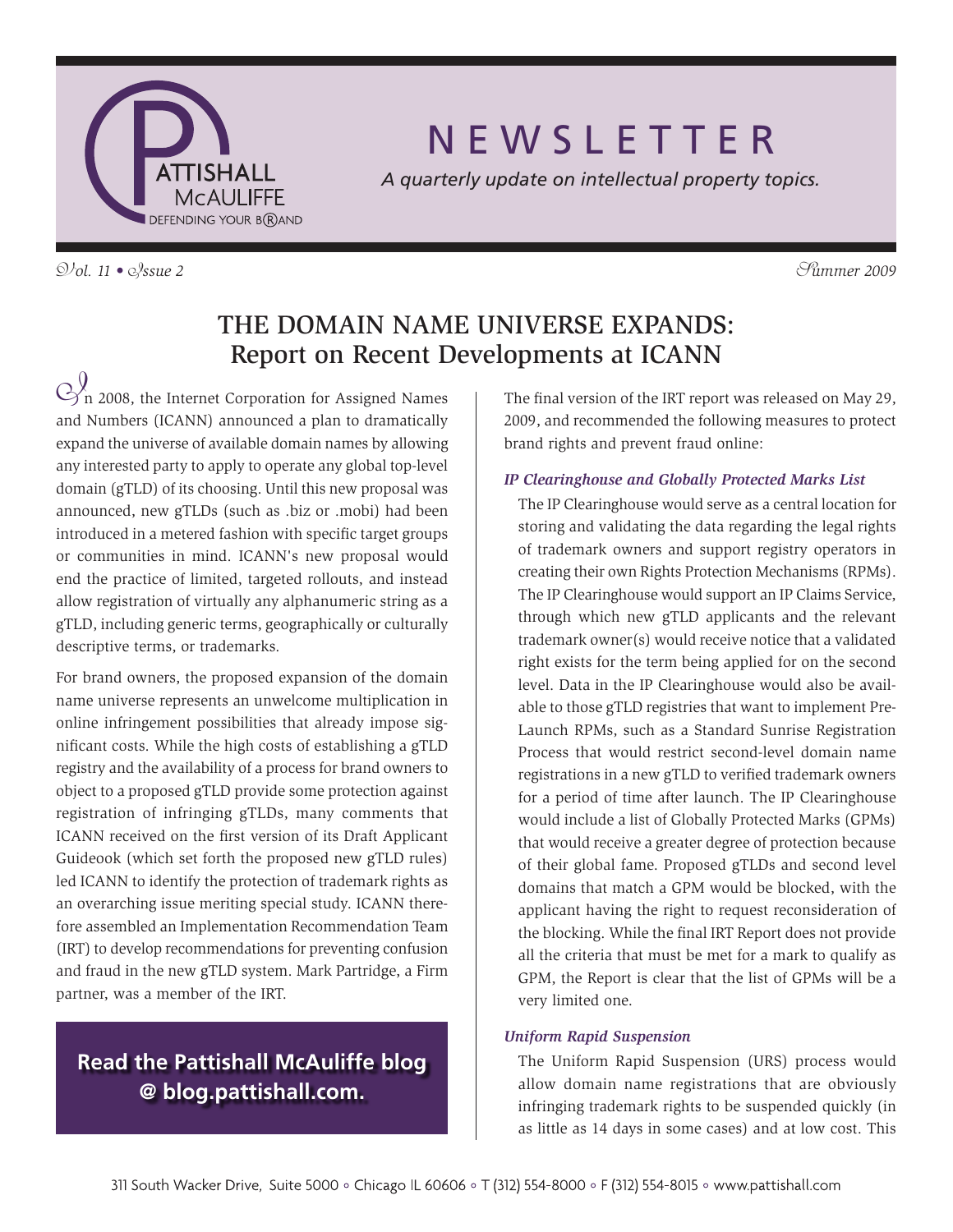### *continued from cover ...*

process is envisioned as supplementing the existing Uniform Dispute Resolution Policy (UDRP), which would still be available for those situations where the complainant wants a transfer of the domain name. A domain name that is the subject of a URS complaint would be frozen during the pendency of the action, and deactivated for the life of its registration if the complaint is successful.

### *Post-Delegation Dispute Resolution Mechanism*

The IRT Report recommends creation of a post-delegation dispute resolution mechanism that would allow trademark owners to challenge a gTLD registry's violations of its agreement with ICANN with respect to protection of intellectual property rights by filing a complaint with ICANN and paying a refundable deposit, which would not be returned if ICANN finds the complaint to be "without merit," meaning either: a) completely baseless and lacking in tangible support so as to constitute an abuse of the procedure; or b) it was filed merely to harass the registry operator. ICANN would be given thirty calendar days to investigate the complaint and report its findings to the complainant. If ICANN finds a violation, it would be required to take enforcement action as provided in the Registry Agreement. If ICANN finds no violation, the complainant, affected registry and ICANN are required to confer in good faith for another fifteen days. If this conference fails to resolve the issue, the complainant can request that ICANN submit the dispute to a dispute resolution service provider for resolution. The complainant would be required to pay an additional fee to the dispute resolution service provider and a Penalty Fee that would be forfeited if the complaint is found to be "without merit," as defined above.

### *Thick WHOIS*

The IRT recommends that all new gTLD registries use a "thick" model for their WHOIS databases. A "thick" WHOIS database is one where the registry maintains detailed WHOIS information for all registered domain names, as contrasted with "thin" databases, where the information available from the registry is very limited and detailed information must be sought from individual registrars. The IRT views thick WHOIS data as essential to preventing fraud and protecting brand rights. The ICANN staff has agreed, and recommended the adoption of a thick WHOIS model.

### **Conclusion**

For brand owners, staying abreast of what is happening in this fast-moving process can seem a daunting task. Because it appears likely that the new system will go on-line early next year, this is the appropriate time for brand owners to assess their Internet enforcement strategy, and whether it makes sense to try and register primary brands as gTLDs for either defensive or business purposes. This is also a good opportunity to identify those marks in a portfolio that should be considered for registration in an IP Clearinghouse or for which GPM status should be sought, in the event that ICANN accepts the IRT Report's recommendations.

Finally, INTA has asked brand owners concerned about the process to submit comments under their own name rather than relying solely on bar associations to serve as their advocates. Comments on the Final IRT Report may be submitted to ICANN until July 6, 2009, and a new version of the Draft Applicant Guidebook is expected to be published and opened for comment in August. These are both opportunities to make your voices heard.

*– Daniel In Hwang*

 $\phi_2$   $\phi_3$ 

### **NOTEWORTHY**

On behalf of the American Bar Association Section of Intellectual Property Law and the International Visitors Center of Chicago, **Jonathan S. Jennings**, **Phillip Barengolts**, **Teresa D. Tambolas** and **Diana J. Koppang** hosted a delegation of intellectual property rights professionals from Russia invited to the U.S. by the Department of State's International Visitor Leadership Program and discussed with them U.S. perspectives on navigating trademark and copyright laws on the Internet and in e-commerce.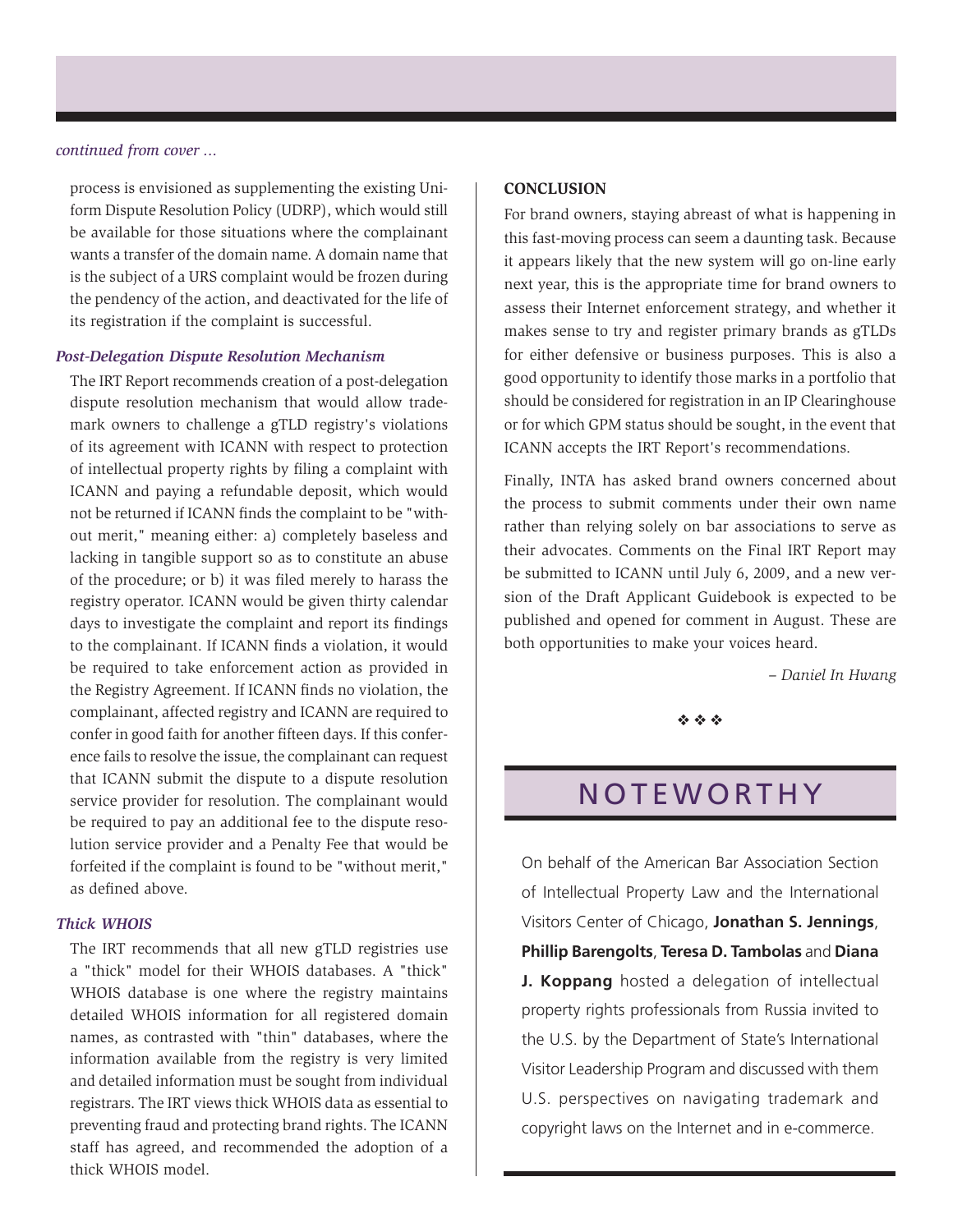# FIRM UPDATE & ANNOUNCEMENTS

#### **Recent Success**

The Firm congratulates **Belinda J. Scrimenti** and her team for the successful result obtained for the Peabody Hotels. Belinda and her team filed suit in federal court against a national painting contractor, alleging that the defendant's use of the name Peabody and a duck logo infringed and diluted our client's Peabody name and the famous Peabody Marching Ducks. The defendant was permanently enjoined by consent. Previously, Belinda successfully registered the famous Peabody Hotel Duck March as a motion mark, one of the most unusual marks on the U.S. trademark register.

In late April 2009, **Uli Widmaier**, **Kristen Knecht** and **Ashly Iacullo** won a significant victory for Pepsico, defeating a motion for summary judgment and a motion for sanctions, and prevailing on a counter-motion for sanctions in the Circuit Court of Cook County, Law Division, State of Illinois.

#### **Appointments**

**Phillip Barengolts** has been selected as the Chair of the Copyright Committee of the Intellectual Property Law Association of Chicago (IPLAC).

**Daniel I. Hwang** has been appointed the legislative liaison of the Intellectual Property Committee of the Chicago Bar Association's Young Lawyers' Section.

**Ashly Iacullo** has been appointed the Chair of the Intellectual Property Committee of the Chicago Bar Association's Young Lawyers' Section.

**Jonathan S. Jennings** has been appointed to the International Trademark Association's North America Council.

**Thad Chaloemtiarana** has been appointed the Chair of the Committee on Trademarks and the Internet of the Intellectual Property Section of the American Bar Association for 2009-2010.

**Kristen S. Knecht** has been appointed a Director of the Chicago Bar Association Young Lawyers' Section.

**Mark V.B. Partridge** was appointed by the Internet Corporation for Assigned Names and Numbers (ICANN) as one of 18 international trademark experts to serve on the Implementation Recommendation Team (IRT), which prepared a 70-page report and recommendations for trademark rights protection in the new generic top-level domain name (gTLD) system that ICANN intends to launch. Other participants include in-house counsel for Yahoo!, Microsoft, Time-Warner, Lego and Network Solutions. **Mark** participated on a panel about the IRT recommendations at the INTA Annual Meeting in May 2009 and is attending the ICANN meeting in Sydney, Australia, in June for further presentations on the IRT recommendations. The final IRT Report was published on May 29, 2009.

#### **Honors**

**Brett A. August**, **Bradley L. Cohn**, **Raymond I. Geraldson, Jr.**, **David C. Hilliard**, **Jonathan S. Jennings**, **Mark V. B. Partridge**, **Robert W. Sacoff** and **Joseph N. Welch II**, were recognized by the publishers of *Law & Politics* as Super Lawyers in the 2009 Corporate Counsel Edition magazine. In addition, **David C. Hilliard** was recognized by the publishers of *Law & Politics* as one of the top lawyers in Illinois.

**Raymond I. Geraldson, Jr.**, **David C. Hilliard** and **Robert M. Newbury** have been selected for inclusion in *The Best Lawyers in America*.

**Phillip Barengolts** has been designated an expert on gray market goods by Legal OnRamp, a collaboration system for in-house counsel and invited outside lawyers and third party service providers.

**Raymond I. Geraldson, Jr.** has again been listed as one of the top 25 trademark lawyers in the United States in the 2009 edition of *Best of the Best USA*, a guide to the top legal practitioners in the United States as determined by a biennial survey of senior practitioners and in-house counsel conducted by Legal Media Group, the British publisher of *Managing Intellectual Property* magazine.

**Mark V.B. Partridge** was selected by "Intellectual Asset Management" (IAM) magazine as one of the 250 top Intellectual Property Strategists in the world. IAM 250 aims to identify individuals who have exceptional skill as well as profound insights into the development, creation and management of IP value. An individual qualifies for a listing in the IAM 250 after an extensive research process which includes face to face and telephone interviews, email exchanges with members of IP professions from across the world, and if he has been nominated for inclusion by at least three people who work in organizations unrelated to those of the potential nominee.

#### **Publications**

Pattishall, McAuliffe, Newbury, Hilliard & Geraldson LLP is proud to announce the recent release of the Seventh Edition of the widely used law school coursebook *Trademarks and Unfair Competition*, authored by **David C. Hilliard**, **Joseph N. Welch II** and **Uli Widmaier**. Also just released is the Fourth Edition of the highly regarded *Trademarks and Unfair Competition Deskbook* for practitioners, authored by **David C. Hilliard**, **Joseph N. Welch II** and **Janet A. Marvel**. Both books are published by LexisNexis and are available at bookstores as well as online at www.lexisnexis.com.

**Raymond I. Geraldson, Jr.** co-authored an article on "Maximizing the Value of Mediation" published in the May 1, 2009 issue of the *INTA Bulletin*.

**Mark V.B. Partridge's** book *Alternative Dispute Resolution: An Essential Competency for Lawyers* was published by Oxford University Press. This unique book helps litigators and corporate counsel gain a critical understanding of the increasingly important world of Alternative Dispute Resolution. This book combines valuable information as well as strategic advice in obtaining the best possible practices and outcomes in Alternative Dispute Resolutions. The book is available for purchase from the Publisher and at www.amazon.com.

**Mark V.B. Partridge** and **Scott T. Lonardo's** article, "ICANN Can or Can It?" was published in the May/June 2009 issue of *Landslide*, the magazine of the American Bar Association Section of Intellectual Property Law.

**Sanjiv D. Sarwate** and **Daniel I. Hwang's** article "ICANN's Expansion of the Domain Name Space- A Primer" was published in the May 2009 issue of the *CIPA Journal*, the magazine of the Chartered Institute of Patent Attorneys in the United Kingdom.